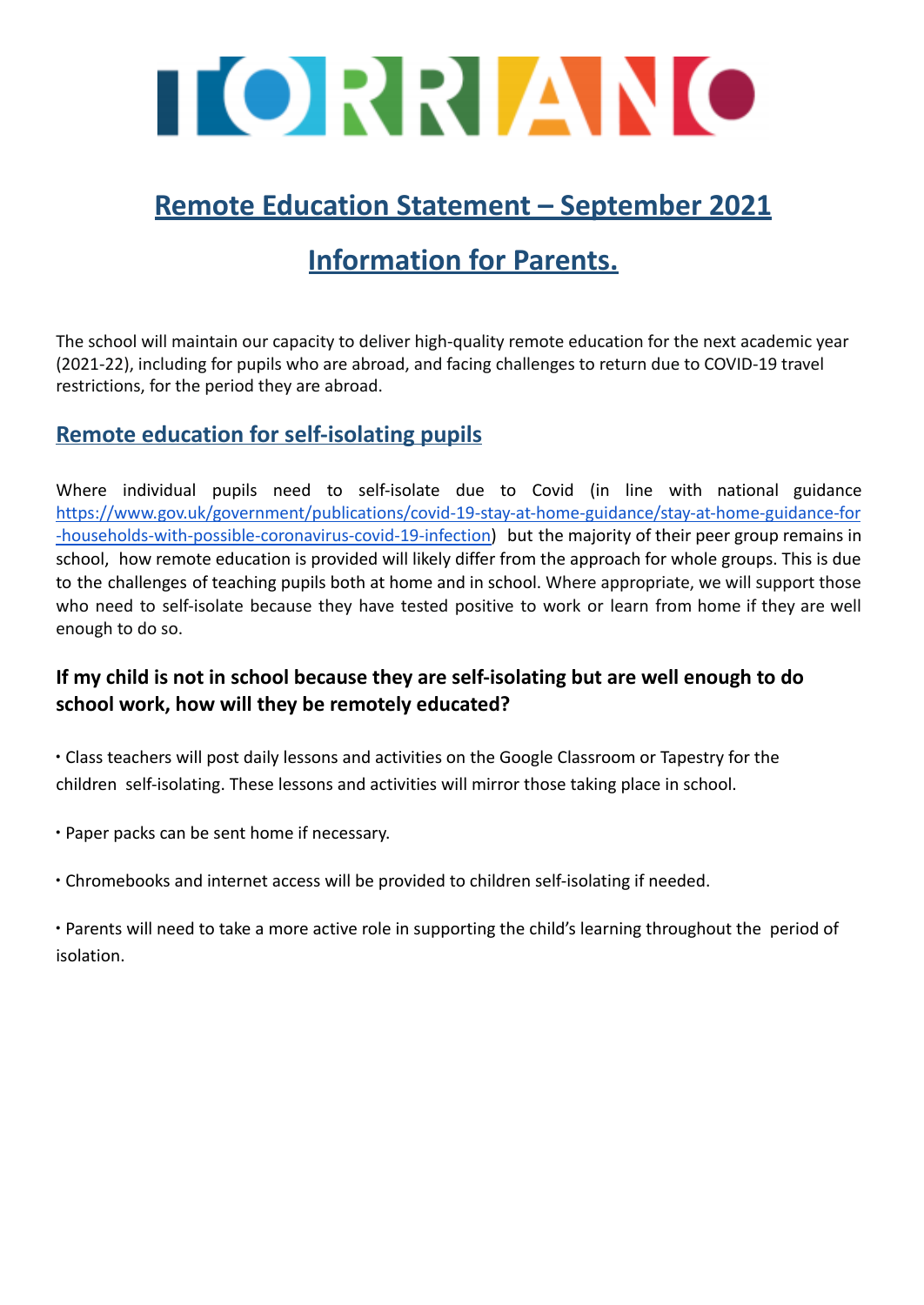# **Schools subject to the remote education [temporary](https://www.gov.uk/government/publications/remote-education-temporary-continuity-direction-explanatory-note) continuity direction are required to provide remote education to pupils covered by the direction where their attendance would be contrary to government guidance or legislation around COVID-19.**

This information is intended to provide clarity and transparency to pupils and parents or carers about what to expect from remote education if local restrictions require entire cohorts (or bubbles) to remain at home.

For details of what to expect where individual pupils are self-isolating, please see the final section of this page.

# **The remote curriculum: what is taught to pupils at home.**

A pupil's first day or two of being educated remotely might look different from our standard approach, while we take all necessary actions to prepare for a longer period of remote teaching.

# **What should my child expect from immediate remote education in the first day or two of pupils being sent home?**

Teachers will provide home learning activities from the first day of remote learning. This comprises of: Zoom meets and work set via Tapestry in Early Years and Google Meets and work set via Google Classroom for KS1 and KS2.



The Google Classroom work set will be done mainly through Google slides and Google docs, using the school templates. The school further supports children by providing video clips of learning opportunities, additional websites for games and resources.

Each classroom provides a unique daily timetable for all children informing pupils and parents of the live lesson timings and other activities for the day.

In addition, home learning packs will be re-issued and sent home to Key Stage 1, intermittently to support the children's learning.

# **Following the first few days of remote education, will my child be taught broadly the same curriculum as they would if they were in school?**

- ∙ Torriano teachers plan lessons following the current term's medium term plans for all subjects. The children will be accessing the same curriculum learning as if they were in school.
- ∙ Maths, English and phonics lessons will take place **daily for all children**. There will be a continued focus on new learning and consolidation of learning that has already taken place.
	- ∙ We have needed to make some adaptations in some subjects, depending on the resources needed for the lessons that may or may not be so readily available within the home environment.

# **Remote teaching and study time each day**

**How long can I expect work set by the school to take my child each day?**

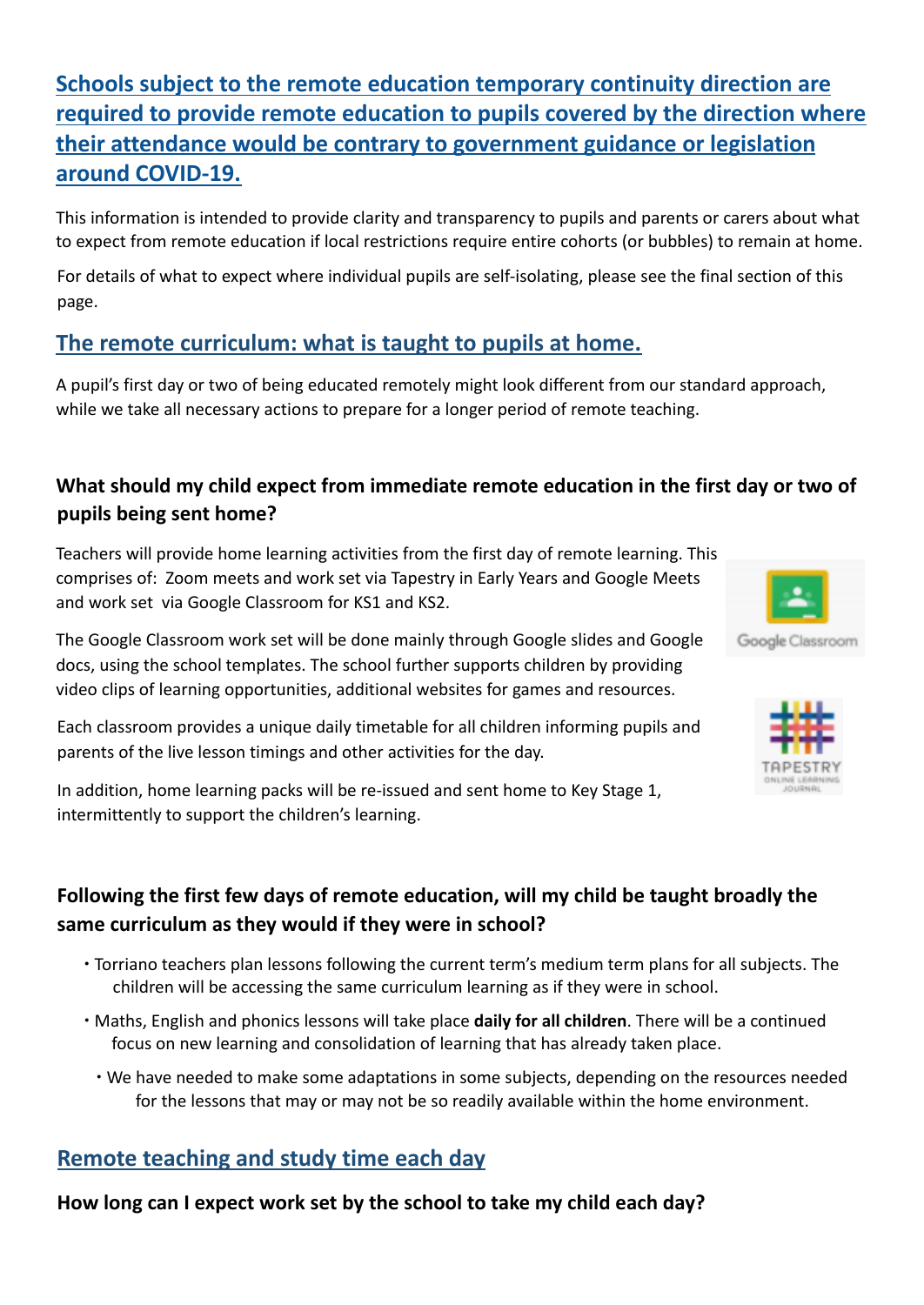We expect that remote education (including remote teaching and independent work) will take pupils broadly the following number of hours each day:

- ∙ All pupils will have a **minimum of three hours work a day**. Teachers will be available online for children throughout the school day, with live teaching sessions taking place every day.
- ∙ A daily timetable will be shared at the beginning of each day.
	- ∙ Teachers start with a live 'morning message' where they will take a register, greet the class, offer words of encouragement, celebrate class achievements and share the timetable of the day.
- ∙ There will be a minimum of two live lessons every day, maths and English will mainly be delivered as live lessons.

### **Accessing remote teaching**

#### **How will my child access any online remote education you are providing?**

- ∙ All learning will be provided digitally and is therefore accessible through any of the following devices: laptop, desktop, iPad, tablet, Chromebook, mobile phone device, Playstation 4, Xbox. A camera is needed to support live lessons.
- ∙ Tapestry (EYFS) and Google Classroom (KS1 and KS2) are our main learning platforms and all children have access to their appropriate platform using a USO and password. Busy Things, LGFL, Doodle Maths, Timestable Rockstars, Hegarty Maths, Phonics Play are also being used regularly to support some curriculum tasks.

# **If my child does not have digital or online access at home, how will you support them to access remote education?**

We recognise that some pupils may not have suitable online access at home. We take the following approaches to support those pupils to access remote education:

#### **Technology**

- ∙ We have surveyed all families asking them to communicate with the school if they need support with technology provision.
- ∙ Families have informed us how many devices they need. The school has access to a limited number of devices for loan to families to support home learning. These have been distributed to every family who requested a device.
- ∙ Due to a limitation on the amount of technology the school has, we currently expect that some children in home settings may have to share devices.
- ∙ We continue to source new devices to allow children to each have their own device.
- ∙ If you need a device to support your child, please inform the school office through **admin@torriano.camden.sch.uk** or call us on 0207 4240202.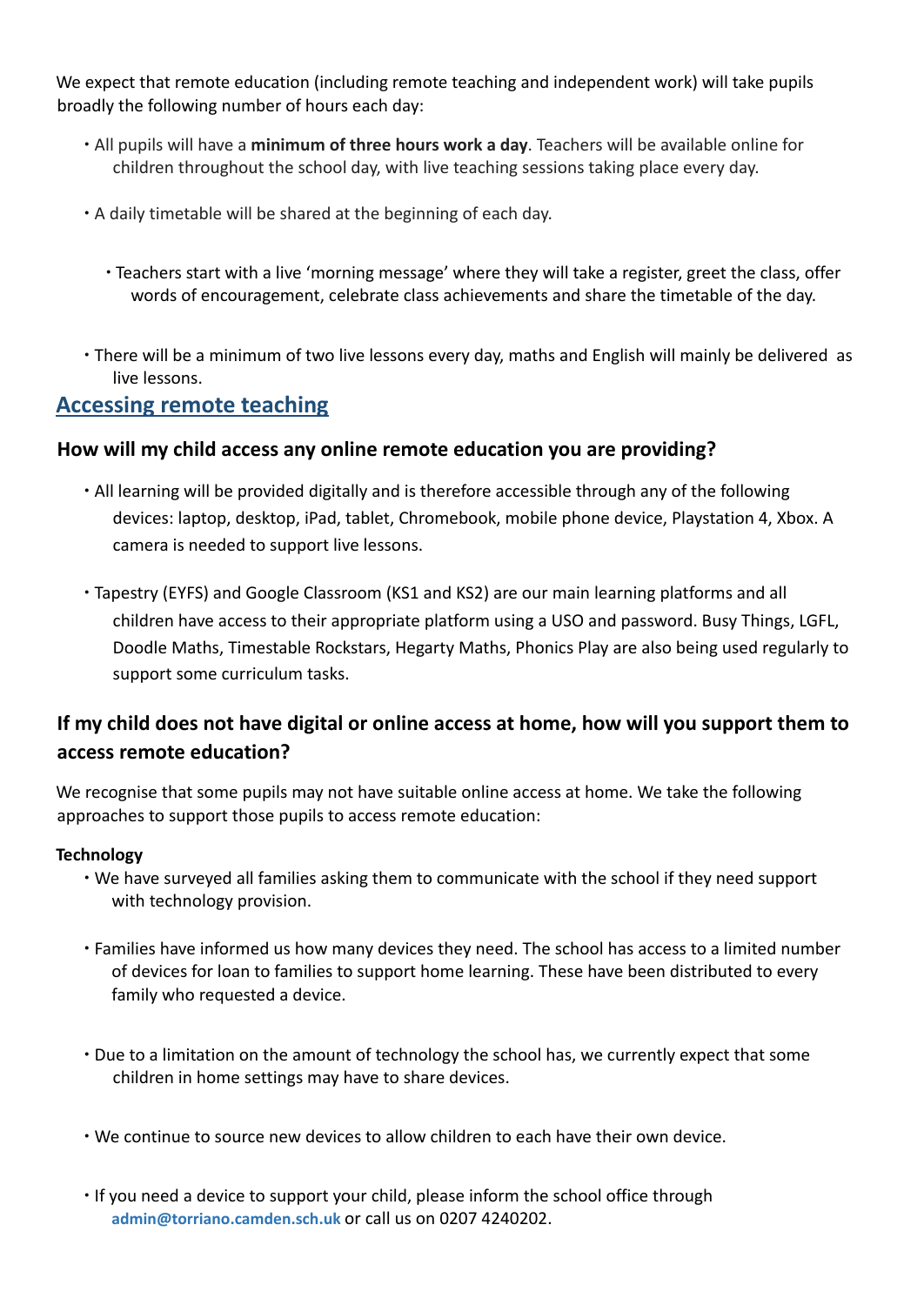#### **Internet access - data**

- ∙ We have surveyed families regarding internet access.
- ∙ The school has been provided with sim cards with data available. Parents can use these by tethering the data to a Chromebook or inserting the sim card into their own compatible device.
- ∙ More sim cards are available on request through **admin@torriano.camden.sch.uk** or call us on 0207 4240202.

#### **How will my child be taught remotely?**

We use a combination of the following approaches to teach pupils remotely:

∙ Live lessons throughout the day with the whole class.



o EYFS – At least three Zoom meetings, providing explicit teaching

opportunities for the following areas of Development Matters:

phonics, literacy, mathematics, personal social emotional development, communication and language, understanding the world, expressive arts and design.

- o KS1 and KS2 maths, English, phonics, reading daily. All other curriculum subjects taught as timetabled on a weekly basis.
- ∙ Videos will be used to support the teaching, both made by teachers if appropriate and using online resources such as NCTEM, LGFL.



∙ Lessons will be uploaded through Google Slides, allowing children to access the learning if they are unable to join the live teaching session.



- ∙ Breakout rooms and groups set up for teaching assistants and teachers to target identified children, ensuring progress in learning for all.
- ∙ Printed paper packs produced by teachers (e.g. workbooks, worksheets) where appropriate available for parents / carers to collect as instructed by teachers.
- ∙ Reading books pupils have at home and online reading resources, e.g. Phonics Play, Oxford Owl. ∙

Music, PE, computing and French live lessons and videos will be delivered by specialist teachers. ∙

Live assemblies for all children will be scheduled into the week.

### **Engagement and Feedback**

#### **What are your expectations for my child's engagement and the support that we as**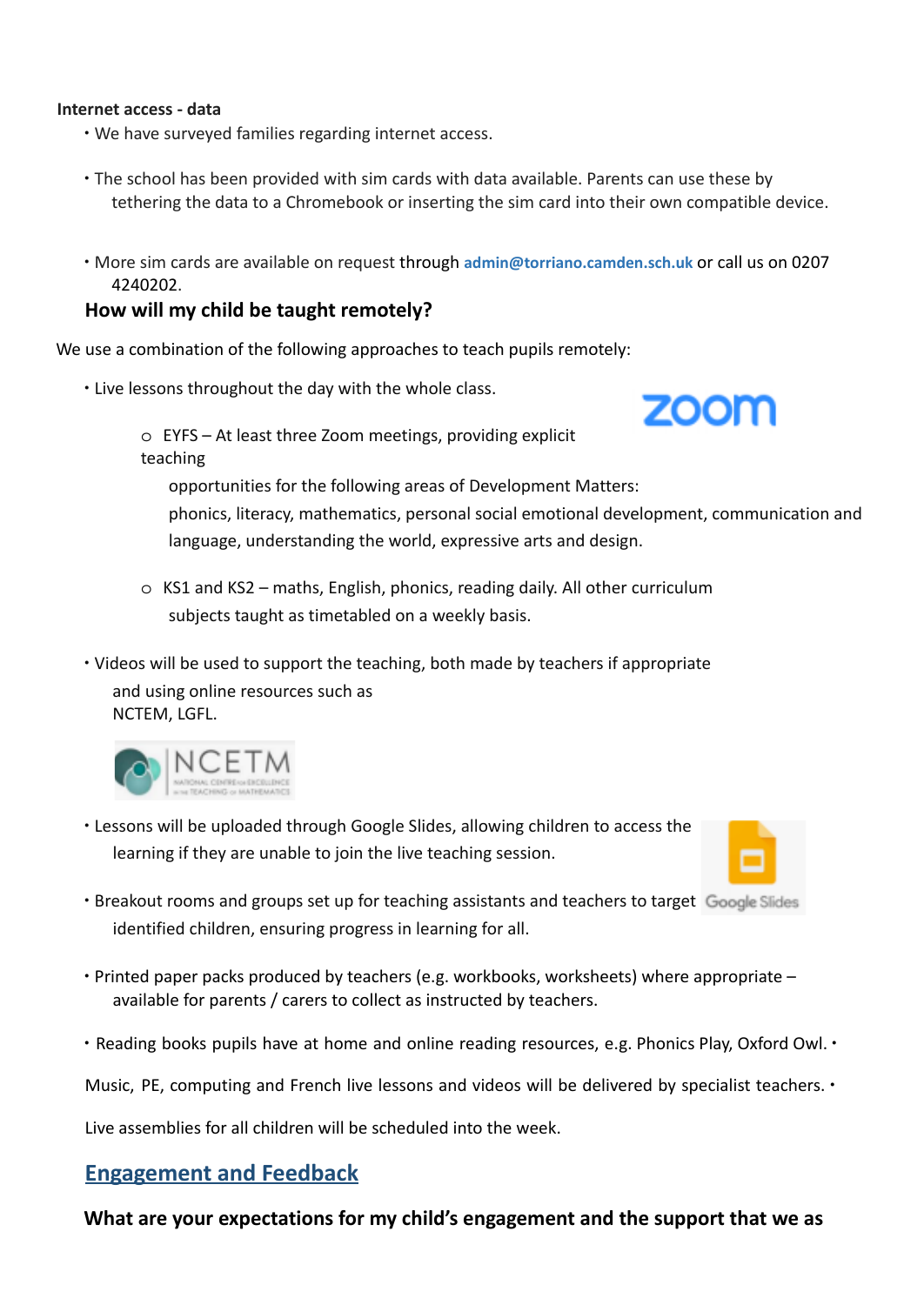#### **parents and carers should provide at home?**

- ∙ We expect all children to engage daily in the learning and activities we are providing this is to ensure continuity and progress in the learning they are undertaking.
	- ∙ Children should adhere to behaviour expectations as outlined in the school values and online learning charter. Teachers will remind children of behaviour expectations regularly.

#### **As set out in the Remote Learning Agreement, distributed to all parents, to facilitate online learning during school closure, parents should support pupils by:**

- ∙ Where possible, providing children with a workspace that is quiet and safe, with an adult nearby to support if necessary (age appropriate)
- ∙ Making sure your children are dressed appropriately
- ∙ Ensuring face-to-face communication is only between teachers and pupils
- ∙ Communicating with teachers via the school office if required.

#### **Parents must:**

- ∙ Not record, share or comment on public forums about individual teachers.
- ∙ Make the school aware if their child is sick or otherwise cannot complete work by emailing or phoning the school.
- ∙ Support children with accessing the lesson if required.
- ∙ Seek help from the school if they require support to assist their children's learning. ∙

Allow the lesson to proceed without interruption.

∙ Raise concerns via the school's normal procedures and not during a live session. ∙

Read and sign the parental acceptable use agreement for remote learning

#### **Staff will:**

Have high expectations and apply school policy; modelling safe practice and conduct themselves online during remote sessions as they would in the classroom. This includes:

- ∙ Following appropriate dress code
- ∙ Not taking or recording images for personal use
- ∙ Ensuring that personal information and/or unsuitable personal items are not visible, either on screen or in video backgrounds
- ∙ Ensuring all sensitive documents or tabs are closed when screen sharing.
- ∙ Reading and signing the safeguarding policy addendum for remote education.

#### **How will you check whether my child is engaging with their work and how will I be**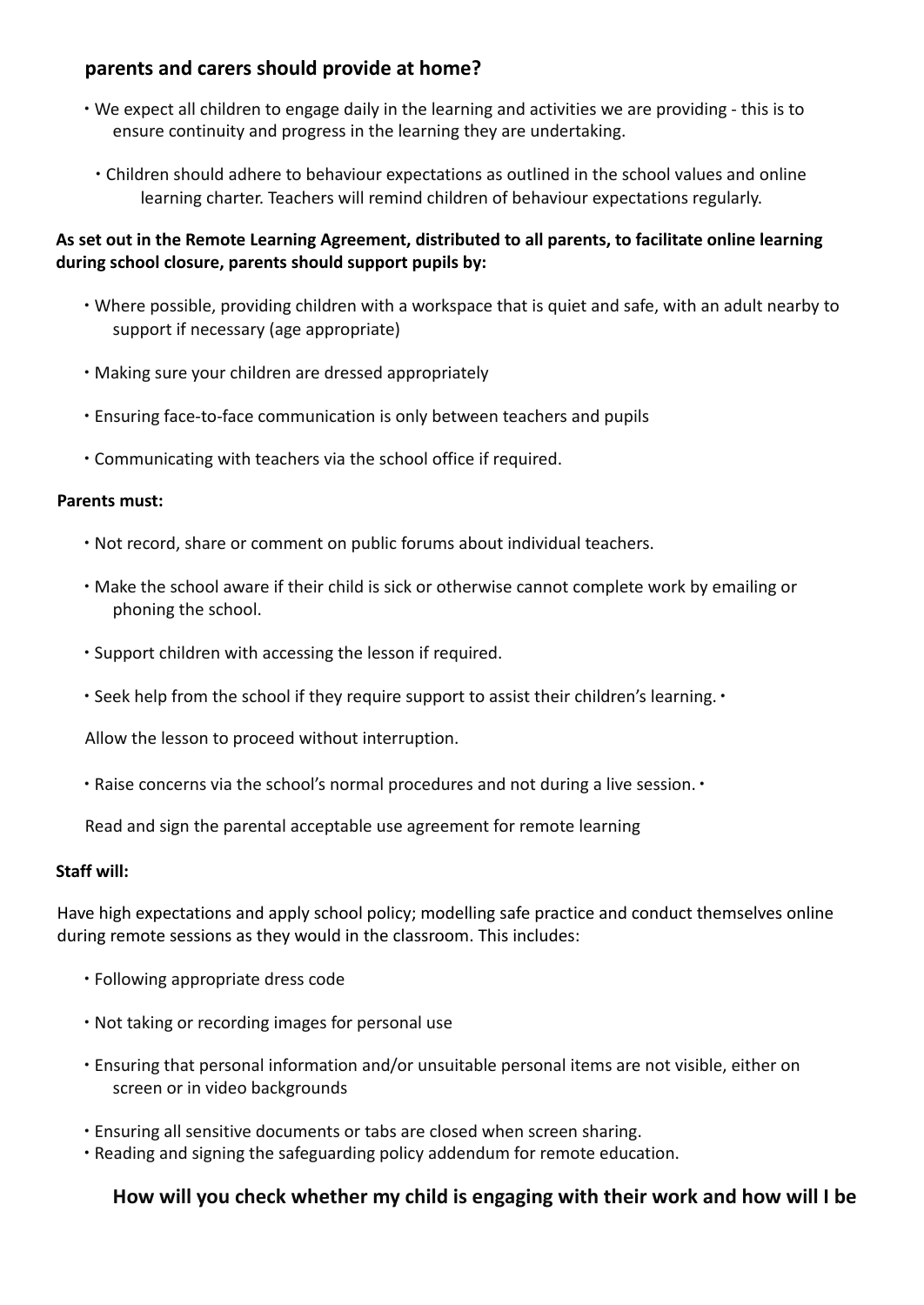#### **informed if there are concerns?**

Teachers will keep a daily register informed by seeing the children within the live lessons or in receiving work from children within Tapestry or Google Classroom.

#### **Where engagement is a concern:**

- ∙ The class teacher will make contact with families via email or phone depending on the nature of the concern.
- ∙ If this attempt remains unsuccessful a member of the school senior leadership team will make contact.
- ∙ Teachers will make a note of conversations held with parents.

#### **How will you assess my child's work and progress?**

Feedback can take many forms and may not always mean extensive written comments for individual children. For example, whole-class feedback or quizzes marked automatically via digital platforms are also valid and effective methods, amongst many others. Our approach to feeding back on pupil work is as follows:

- ∙ Group feedback via Zoom meetings (EYFS) and Google meets (KS1/2) to facilitate personalised verbal feedback.
- ∙ Self-assessment tasks via the learning platform (Google forms) will be used by teachers when appropriate – pre and post assessments.
- ∙ Verbal feedback given as work is taking place within small group meetings and as appropriate within normal response in live sessions.

∙ EYFS and KS1 to share work through the camera and receive verbal feedback daily. **Additional support for pupils with particular needs**

## **How will you work with me to help my child who needs additional support from adults at home to access remote education?**

We recognise that some pupils, for example some pupils with special educational needs and disabilities (SEND), may not be able to access remote education without support from adults at home. We acknowledge the difficulties this may place on families, and we will work with parents and carers to support those pupils in the following ways:

To support families to deliver remote education for pupils with SEND, the school will: ∙ Differentiate learning activities so they are accessible to children's needs.

- ∙ Adjust pace and / or difficulty of sessions as required.
- ∙ Respond to the needs of children and families on a case-by-case basis.
- ∙ Provide resources/visuals to support online learning where possible.